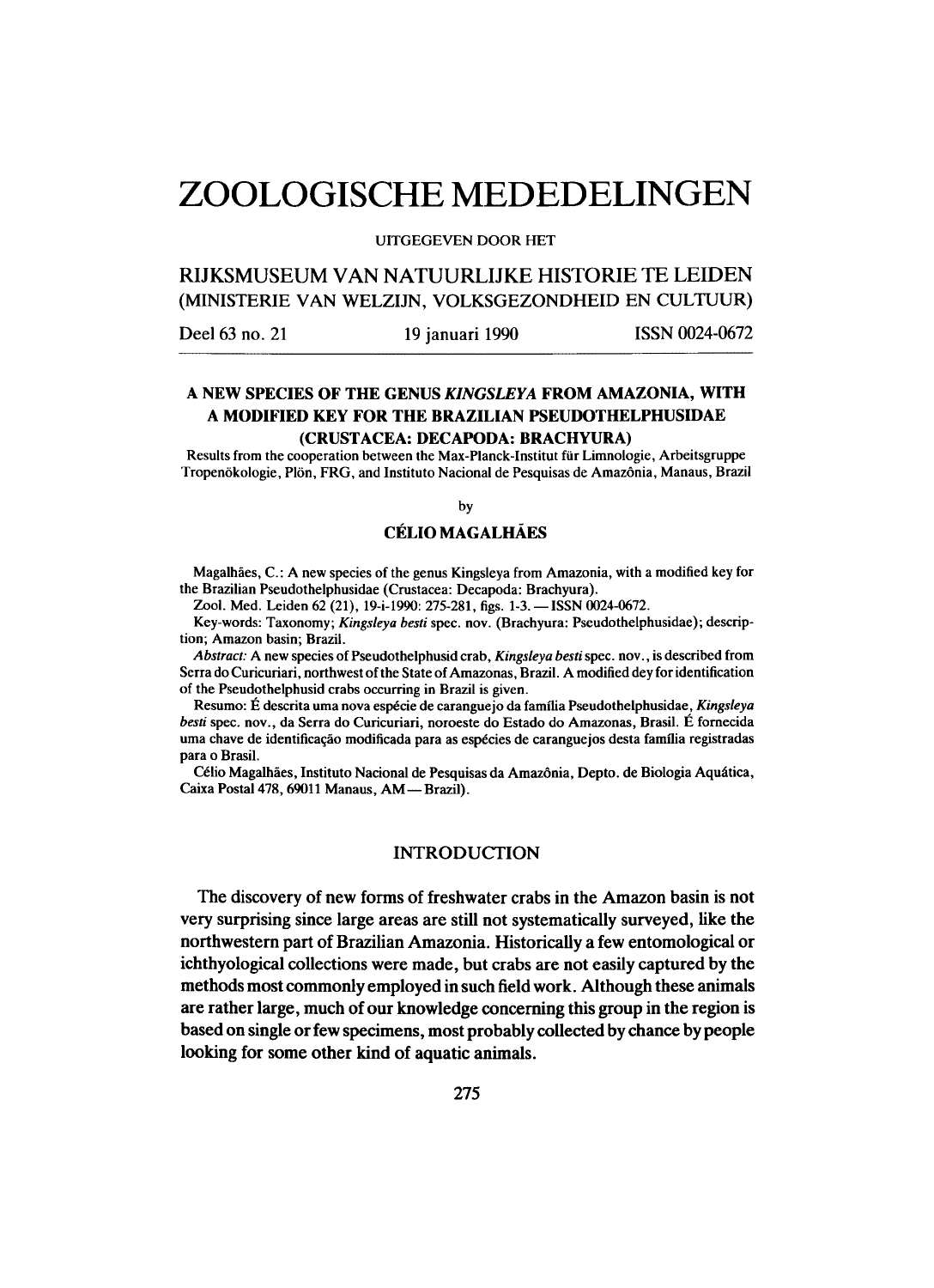# 276 **ZOOLOGISCHE MEDEDELINGEN 63 (1990)**

During a visit to the Rijksmuseum van Natuurlijke Historie in September 1988,1 found a single lot with three pseudothelphusid crabs collected in the upper Rio Negro basin. Despite the few specimens, it was possible to recognize the lot as belonging to a new species; some very distinct features of the male first pleopods clearly characterized it as an undescribed species of the genus *Kingsleya.* Until now, this genus comprises three species: *K. latifrons*  (Randall, 1840), *K. siolii* Bott, 1967, and *K. ytupora* Magalhaes, 1986. In the present paper, the new species is described and a modified key for the Pseudothelphusid species recorded from Brazil is given. The abbreviation RMNH stands for Rijksmuseum van Natuurlijke Historie. The measurements (in mm) signify: carapace breadth: carapace length: body depth: frontal breadth. For the structures of the male first pleopods, I followed the terminology (and respective abbreviations in the figures) used by Magalhães (1986).

#### DESCRIPTIVE PART

# Kingsleya besti spec. nov.

(figs. 1-3)

**Material. — Holotype (RMNH): Brazil, State of Amazonas, Serra do Curicuriari, Rio Negro, altitude 300 m, [04.xi.1971,](http://04.xi.1971) P.J.M. Mars, 1 cf (35.0:20.2:12.5:10.2), RMN H D 37401.**  Paratypes. — Data as in holotype,  $1 \nsubseteq (28.0:16.3:9.5:8.7)$  and 1 immature  $\mathcal{Q}$ , not in good condi**tion, RMNH D 37531** 

Description.—The carapace is smooth; the median groove is absent; the cervical grooves are distinct but shallow and rather straight, their anterior extremities do no reach the border of the carapace. The postfrontal lobules are visible as small oblique elevations. The surface of the carapace behind the front is slightly inclined anteriorly and towards the midline. The lower border of the front is sinuous and emarginate, with faint indications of tubercles; in dorsal view, it shows a concavity in its middle. The upper border of the front is well marked by a row of tubercles and roughly convex so that, in dorsal view, the lateral extremities of the lower border are visible. The metagastric area is very slightly depressed. The upper border of the orbit is rather shallow, with very faint tubercles. These tubercles are more conspicuous along the lower border. The exorbital corner is well defined. The anterolateral border of the carapace has a small notch near the exorbital corner (in the larger female it is ill-defined) and several low, small, rounded teeth.

The pterygostomial regions show abundant hairs along the outer border of the third maxillipeds. There are a few small tubercles scattered on the subhepatic regions.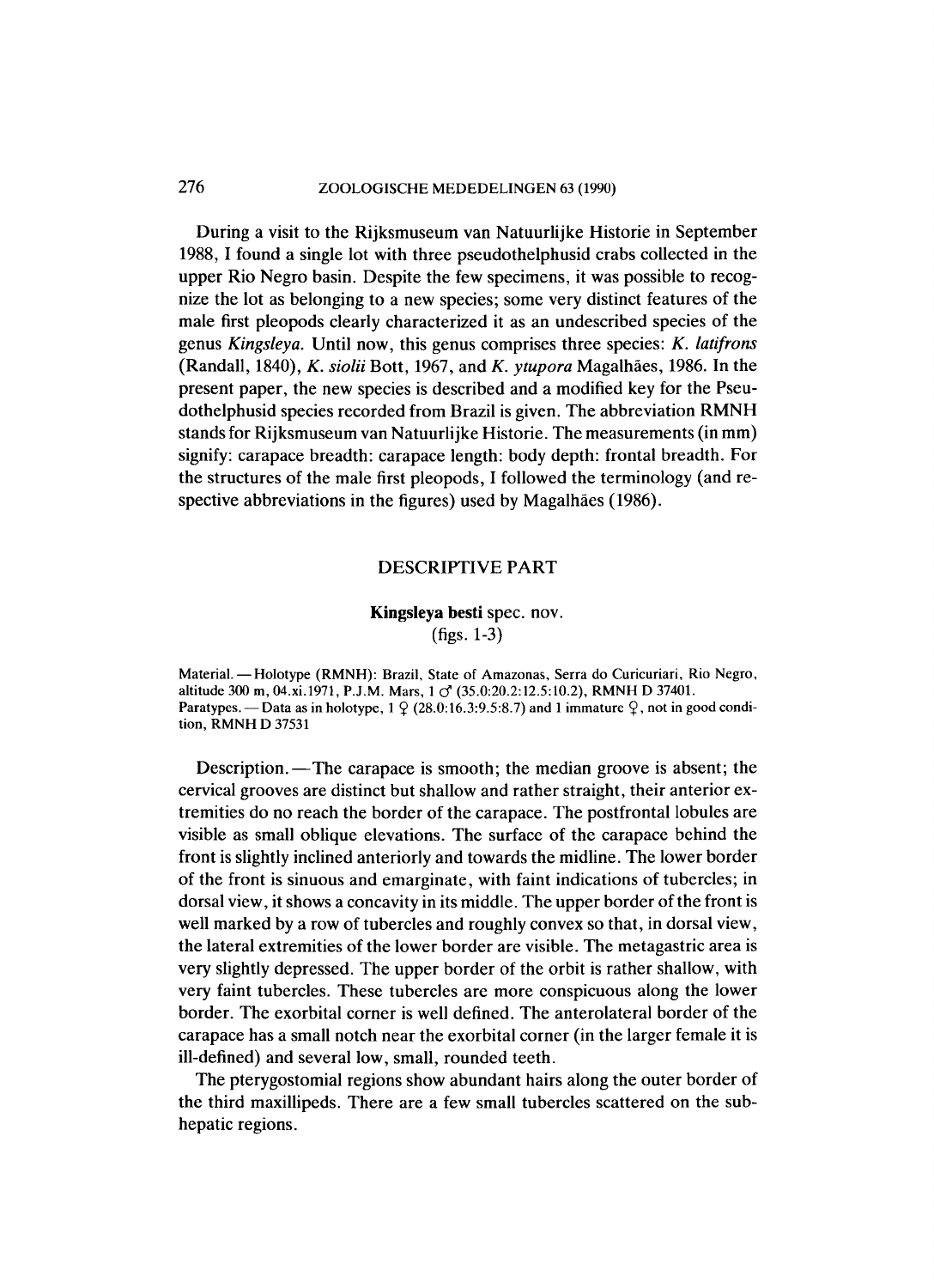The exopodite of the third maxilliped is reduced, reaching less than one third of the external length of the ischium. The outer border of the merus is gently rounded.

The species is heterochelous in both sexes, at least in the adults. The holo**tvpe hns** the right cheliped larger than the left one; in the females, the left cheliped is larger. The merus has one row of granules along its lower border, a few irregular rows on the outer upper border, and a row of eight to ten teeth along the inner upper border, these teeth become larger distally and some small tubercles may be present between the distalmost teeth. The inner border of the carpus bears a few granules and a terminal spine. The palm is smooth, except for a few minute granules proximally on the lower surface and along the upper surface. The fingers of the larger cheliped of the male holotype and of the adult female show a large gap and molar-like teeth, whereas those of the smaller cheliped show no gap and all teeth are sharp and triangular. Also in the immature female, the fingers bear sharp, triangular teeth. Regular rows of fine granules are present along the other surfaces of both fingers.

The meri of the second to fifth pereiopods show irregular rows of granules along their upper surfaces; in the second pereiopod, the lower surface bears a few small granules along an inconspicuous crest which, however, is hardly visible in the third to fifth pereiopods. The carpi also show irregular rows of small granules along the upper surface and a smooth, rounded lower surface. The propodi have two irregular rows of short spines on both the upper and lower surfaces; the mesial and lateral surfaces also have a row of such spines, except for the propodus of the fifth pereiopod, where they are smooth. The dactyli have five rows of large spines.

The thoracic sternites of the third maxillipeds and first pereiopods are completely fused. Only the suture between the thoracic sternites VII and VIII reaches the midline. The median groove is distinct in the Vllth and VHIth sternites.

All the abdominal segments are free. The suture between the sixth abdominal segment and telson is sinuous. The lateral margins of the male telson are straight and the tip is rounded. In the females, these margins are rather sinuous.

The marginal suture of the male first pleopod is situated mesially. The mesial process is large, roughly triangular, and bears a sharp spine. The marginal process is rather short and broad, with its inner side turned upwards; it does not surpass the subterminal border of the caudal face. The apical plate is narrow; the distal lobe is higher and sinuous, its tip is bent laterally; the proximal lobe is partially involving the lower part of the distal lobe and its tip is moved to the lateral face. The apical setal field is reduced; it is situated caudolaterally in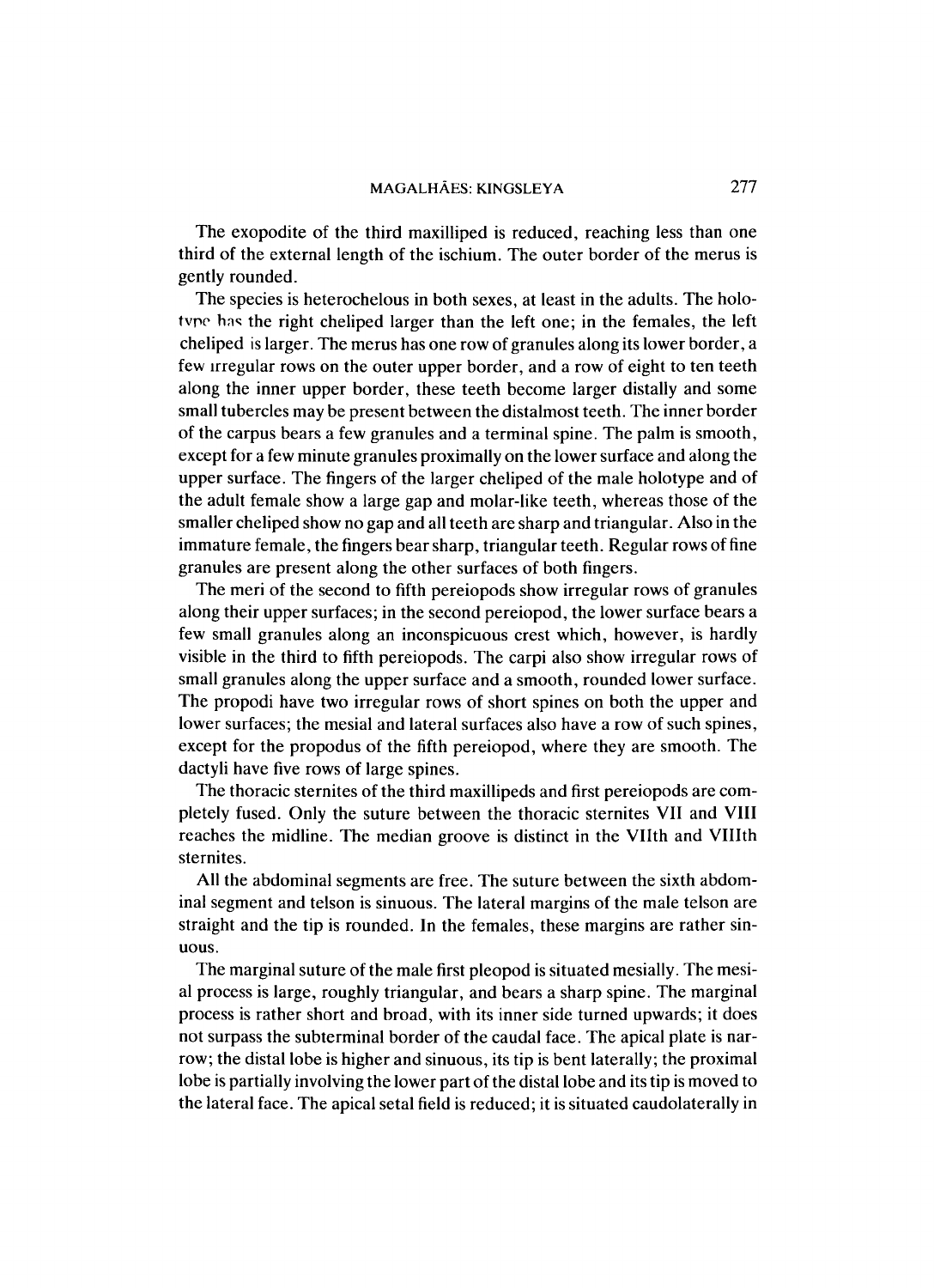

**Figs. 1-3.** *Kingsleya besti* **spec, nov., right first pleopod of the male holotype (RMNH 37401). 1, mesial view; 2, cephalic view of the distal half; 3, lateral view (la= apical plate; pm= marginal process; pml= mesial process; cc= apical setal field; plp= proximal lobe of the apical plate; lm= lateral margin of the distal lobe of the apical plate).**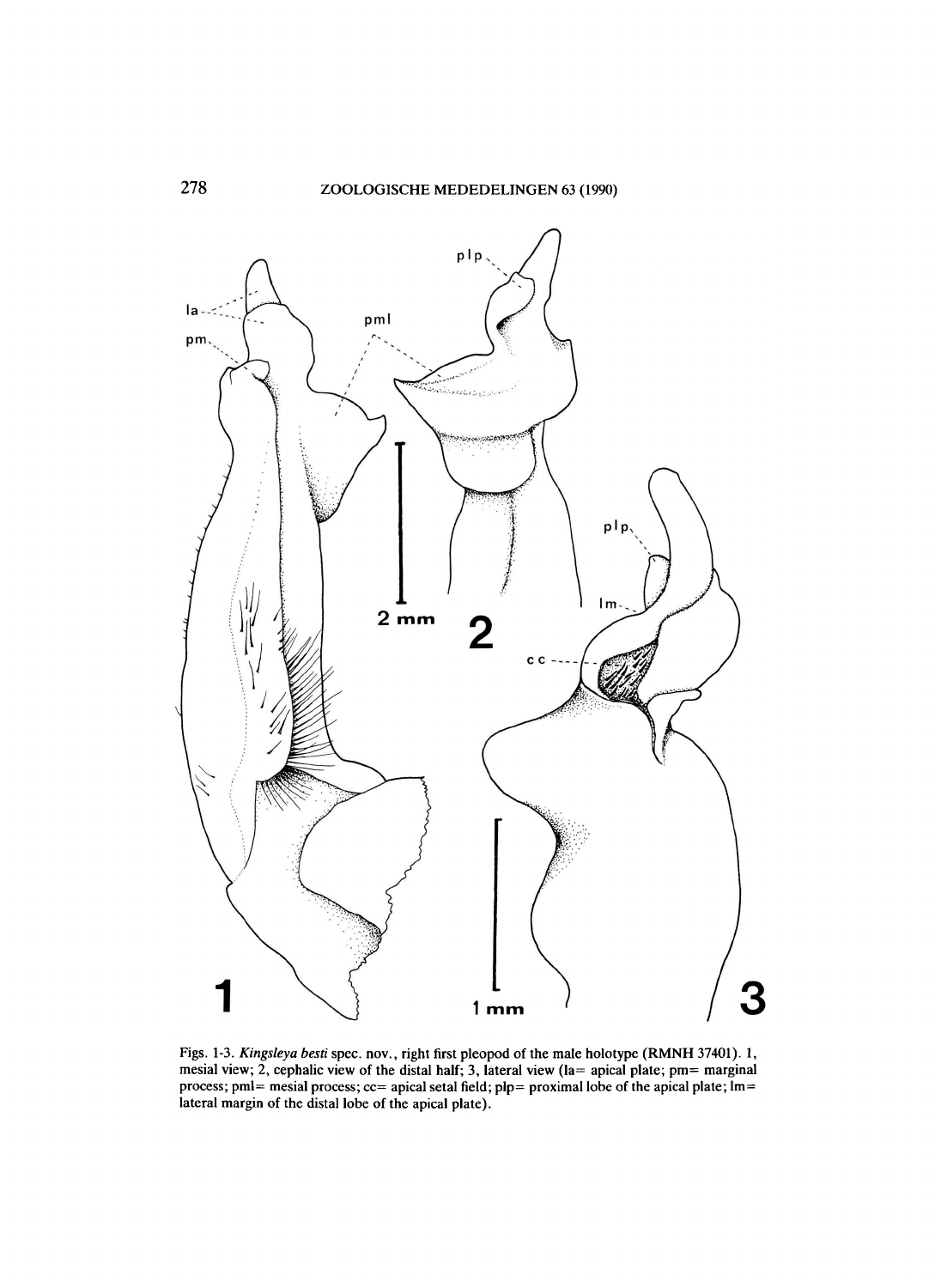a depression near the base of the apical plate, surrounded by the borders of both lobes of the apical plate, the marginal process and the subterminal border of the caudal face.

The larger female's genital openings are adjacent to the midline of the sternum; they are somewhat longer than wide, with their main axis parallel to the midline.

Distribution.—To date, this species is known only from the type locality (Serra do Curicuriari), which is in the upper Rio Negro basin (Amazon basin). This area is a few minutes south of the Equator line and approximately at 67° western latitude, in the extreme north-west of Brazil, not very far from the Venezuelan and Colombian borders.

Etymology.—This species is dedicated to the memory of Robin Best, distinguished and very promising scientist of the Instituto Nacional de Pesquisas da Amazonia, who died, far too early, in 1986. Robin Best played an important role in stimulating my interest for the freshwater crabs of the Amazon Region, for which I always will remain much indebted to him.

Remarks.—The male first pleopod of *Kingsleya besti* bears the typical features of this genus: the marginal process distally enlarged, not overreaching the apical setal field; and a two-lobed apical plate. It also shows the mesial process clearly separated from the apical plate.

The main distinctive characters for this species are: (1) The marginal process. It is rather broader and turned upwards, with its inner side laying against the lower part of the apical plate. In the other species of this genus, it is rounded, lies under the apical plate and projects disto-laterally. (2) The apical plate. In *K. besti,* it is narrower and the proximal lobe is involving the lower part of the distal lobe in its mesial, cephalic and lateral surfaces; its tip is moved to the lateral surface and lies relatively far from the tip of the distal lobe. The other species bear the proximal lobe in a rather oblique position relatively to the distal lobe, ending a little below to the distal lobe tip (Bott 1967: 304 called this arrangement "Doppelfirst"); furthermore, the proximal lobe always lies in the mesio-caudal surface of the apical plate. (3) The apical setal field. In the present species, it is restricted to a depression near the base of the caudolateral surface of the apical plate. The other species have a large apical setal field along almost all the caudo-lateral face of the apical plate (see Magalhães 1986: 628, figs. 4-5, 629: fig. 8 and 630: figs. 11 and 13). The reduction of the apical setal field area in *K. besti* is probably due to both the folding of the proximal lobe of the apical plate (pip, in figs. 2-3) to the lateral face and the concavity formed by the lateral margin of the distal lobe (lm, in fig. 3) of the apical plate; in the other *Kingsleya,* this margin is convex. Also, the notch on the distal part of the apical setal field area is not clearly seen in this new species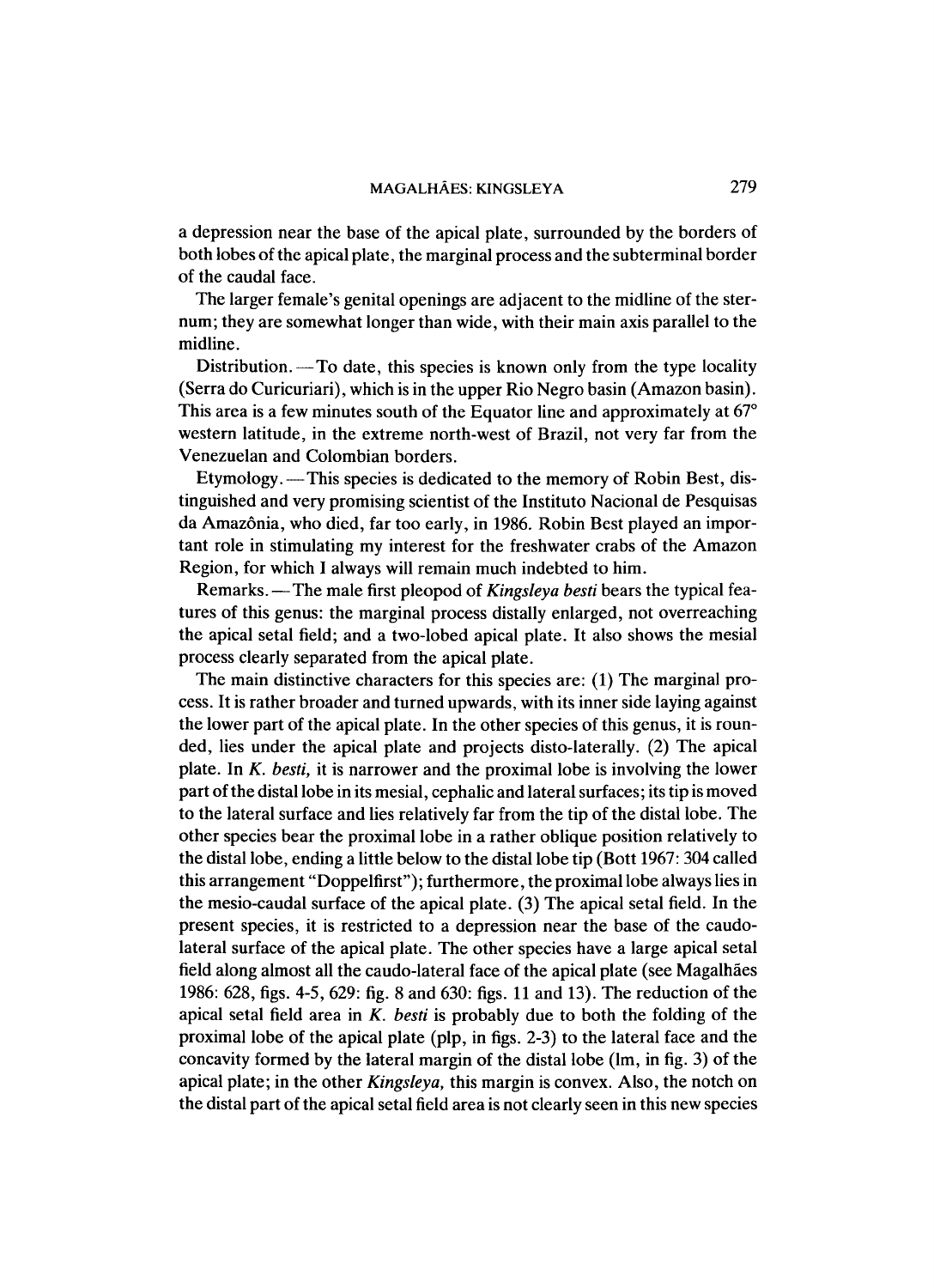# 280 **ZOOLOGISCHE MEDEDELINGEN 63 (1990)**

due to the peculiar arrangement of the lobes of the apical plate.

Concerning the carapace morphology, *K. besti* is similar to *K. siolii.* Both show shallow orbits and very low, small teeth on the anterolateral borders of the carapace. In *K. latifrons* and *K. ytupora,* the orbits are deeper and the anterolateral borders bear large, acute teeth.

# Key to the pseudothelphusid crabs known from Brazil (modified after Magalhaes, 1986)

| 1. Gonopod 1 with apical setal field reduced, open (not surrounded by lateral  |
|--------------------------------------------------------------------------------|
| Brasiliothelphusa tapajoensis Magalhães & Türkay                               |
| Gonopod with apical setal field developed, surrounded by lateral crests;       |
|                                                                                |
| 2. Gonopod with distinct subapical wheel-shaped protuberance around            |
| lateral and cephalic surfaces; apical plate either present or absent           |
| Gonopod without distinct subapical wheel-shaped protuberance around            |
| lateral and cephalic surfaces; apical plate always present  4                  |
| 3. Gonopod with narrow apical plate showing denticulated mesial border; ap-    |
| ical setal field subtriangular  Fredius denticulatus (H. Milne Edwards)        |
| Gonopod without an apical plate; apical setal field ear-shaped                 |
|                                                                                |
| 4. Gonopod with large apical plate, which is fused to the mesial process       |
|                                                                                |
| - Gonopod with relatively narrow apical plate, which is subtriangular and      |
|                                                                                |
| 5. Gonopod with a simple apical plate  Microthelphusa somanni (Bott)           |
| Gonopod with an apical plate bearing two lobes  Kingsleya 6                    |
| 6. Anterolateral border of the carapace bearing several very low, small,       |
|                                                                                |
| - Anterolateral border of the carapace bearing about 5 to 6 large, acute teeth |
|                                                                                |
| 7. Gonopod with the apical setal field reduced and restricted to a depression  |
| near the base of the apical plate; proximal lobe of the apical plate partially |
| involving the lower part of the distal lobe  Kingsleya besti spec. nov.        |
| Gonopod with the apical setal field developed and situated along almost all    |
| the caudo-lateral surface of the apical plate; proximal lobe of the apical     |
| plate situated oblique to the distal lobe  Kingsleya siolii (Bott)             |